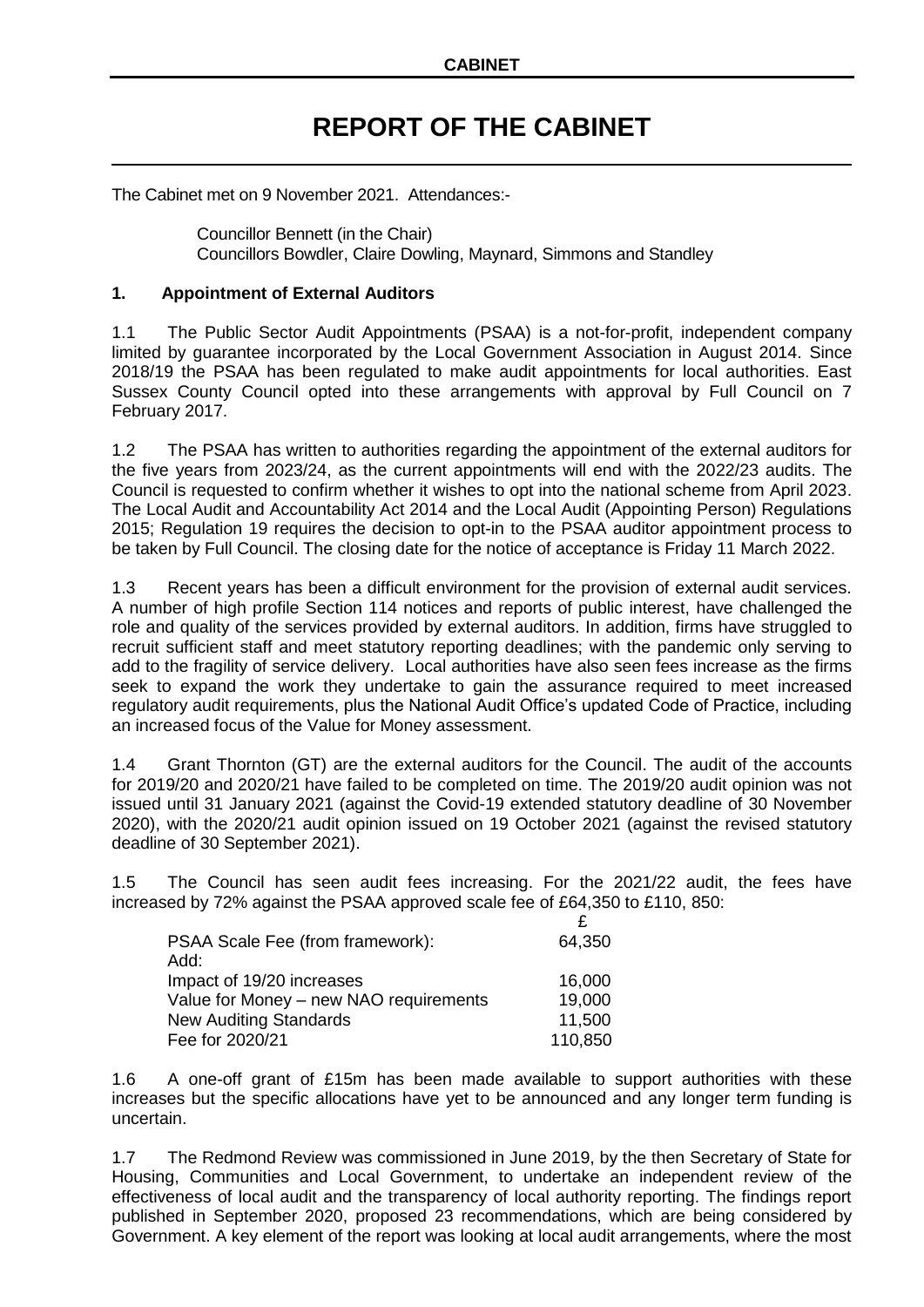significant finding was the lack of coherence in local audit arrangements, including the approach to procure audit. There were concerns expressed regarding the effectiveness of local audits, some of which being linked to the fee structure. The report reflected that fees are probably 25% less that they should be, which has impacted on the quality of auditors and, in particular, the level of experience and knowledge of local authorities. There are also a limited number of audit firms who come forward to bid for the work. The Redmond Report was considered by the Audit Committee on 6 November 2020.

1.8 In light of the challenges faced by external audit and the Redmond Review, the PSAA launched a consultation in June 2021 seeking views to inform the development of the national scheme for the 2023/24 onwards. The scheme prospectus, reflecting on the consultation feedback, has been published (Appendix 1) and sets out a range of benefits:

- Transparent and independent auditor appointment by a third party;
- Best opportunity to secure the appointment of a qualified, registered auditor;
- Appointment, if possible, of the same auditors to bodies involved in significant collaboration/joint working initiative. In context of Orbis, Grant Thornton are the external auditors for Brighton and Hove City Council and Surrey County Council;
- On-going management of any independence issues that may arise;
- Access to a specialist PSAA team with significant experience of working within the context of the relevant regulations to appoint auditors, managing contracts with audit firms, and setting and determining audit fees;
- A value or money offer based on minimising PSAA costs and distribution of any surpluses to scheme members. In 2019, £3.5m was returned to relevant bodies; with £5.6m announced in August 2021.
- Collective efficiency savings for the sector through undertaking one major procurement as opposed to a multiplicity of smaller procurements;
- Avoids the necessity for local bodies to establish an auditor panel and undertake an auditor procurement, enabling time and resources to be deployed on other pressing priorities;
- Updates from PSAA to Section 151 officers and Audit Committee Chairs on a range of local audit related matters to inform and support effective auditor-audited body relationships;
- Concerted efforts to work with other stakeholders to develop a more sustainable local audit market.

1.9 There are limited options available for the appointment of the external auditor from 2023/24:

- Option 1: Make a stand alone appointment
- Option 2: Set up a Joint Auditor Panel
- Option 3: Opt-in to the 2023 PSAA national scheme

1.10 Option 1: whilst option 1 provides the opportunity to have full ownership of the process, which would seek to address the challenges with the current external audit service delivery, there are risks that there is limited capacity and knowledge of the market, a limited number (if any) of audit firms will come forward and that fees will be higher.

1.11 Option 2: by joining with other councils to set up a joint independent Auditor Panel, there would be greater opportunity to negotiate some economies of scale and offer a wider contract than that available by Option 1. However, a vast proportion of local authorities opted-in to the PSAA 2018 National Scheme Prospectus. To identify and develop the connections and principles of joint working would take a significant investment of time and resources, which given the deadline of 11 March 2022, is not realistic, especially when set against the Council's other priorities.

1.12 Option 3: there are well documented issues with the audit of local authorities. Taking on board the findings of the Redmond Review and the changes that will happen in the audit sector,